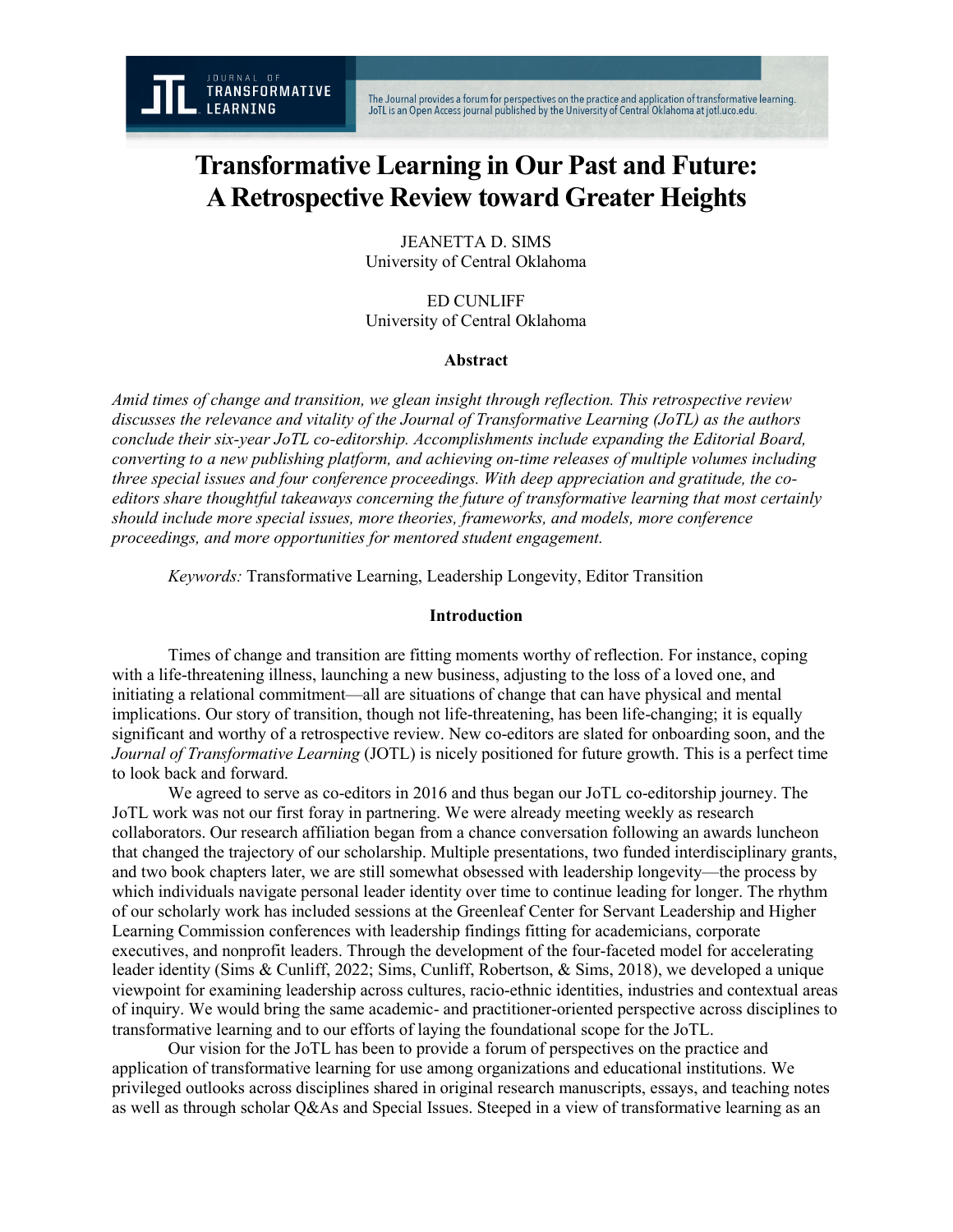active process of learning that encourages seeing new things, seeing old things differently, and reconceptualizing mindsets, the JoTL has fostered dialogue that provides essential resources for transformative learning practice. And, we have been the primary beneficiaries of witnessing our collective conversations and scholarly engagement up close for almost seven years.

#### **Where We've Been and What We Hope to See**

Our vision has taken flight, and we have not travelled alone. We followed the editorship of Dr. Jody Horn and joined the wonderful work of UCO's Center for Excellence in Transformative Teaching and Learning led by Dr. Jeff King. Our first order of the JoTL work was to expand the Editorial Board. Many thanks to this group who gave freely of their time and energy; they are a magnificent team who responded quickly to the need for review, helped find potential authors, and provided an encouraging word when needed. We also expanded our editorship to include student editorial research assistants. Through the years, we have enjoyed the expertise, reliability, and insight of Jacie Harvel, Andi Ullrich, Anna Doré, Augusta Davis, Morgan Scott, Jacquelin Hopper, and Zoe Wright. Their valuable assistance truly made it possible to accomplish so much with so little time. Thank you to UCO's former provost Dr. John Barthell, current provost Dr. Charlotte Simmons, and the Division of Academic Affairs for accepting our proposal to fund the students; this opportunity enabled them to gain practical experience in publishing that has favorably impacted their careers.

Since beginning our JoTL work, we have maintained a dedicated group of scholars and practitioners to serve as reviewers and to share their feedback. Along with expanding the Editorial Board and mentoring student editorial research assistants, we converted to a new publishing platform, and published 11 issues (including this one). Of those issues, three were Special Issues that focused on undergraduate research, international experiences, and the pandemic. Thank you to Dr. Doreen Sams, Dr. John Wood, and Dr. Jarrett Jobe for the time they devoted to partnering with us on a Special Issue. While serving in JoTL co-editorial roles, we also founded and published four UCO Transformative Learning Conference Proceedings and two books focused on transformative learning (Sims, Cunliff, & Dore, 2019; Sims, Cunliff, & Wright, 2022 *in press*). We are joined by two students (Anna Doré and Zoe Wright) in book editorship. None of these accomplishments would have been possible without the support and work of a dedicated team. And, much more potential awaits us in the area of transformative learning. Below we share our aspirations of what we hope to see in the future.

#### **More Special Issues**

Special Issues can elicit imagination and rumination around a topic. They permit others to engage in editorial commentary without the lengthier, multi-year commitment of journal editorship. In essence, the power of Special Issues is in *convening thought*. Since we imagined more Special Issues than our publication schedule permitted, we share this nudge to hopefully prompt many of you toward greater contemplation about the focused conversations that are still needed. What set of questions are missing to drive our thinking and scholarship about transformative learning forward? And, how can we convene a series of manuscripts with essays that think about plausible responses?

#### **More Theories, Frameworks, and Models**

The hope for more theories, frameworks, and models of transformative learning is closely related to our bias on the value of *convening thought.* Scholarship that illuminates our thinking and directs our understanding with lucidity is refreshing. We seek for practitioners and academicians to spend more time playing with logic, with captured observations, and with systematic investigations that help us re-think and know more about transformative learning.

#### **More Conference Proceedings**

The Transformative Learning Conference Proceedings are an extension of the Transformative Learning conference conversations and aligned with the mission of the JoTL. Though Proceedings